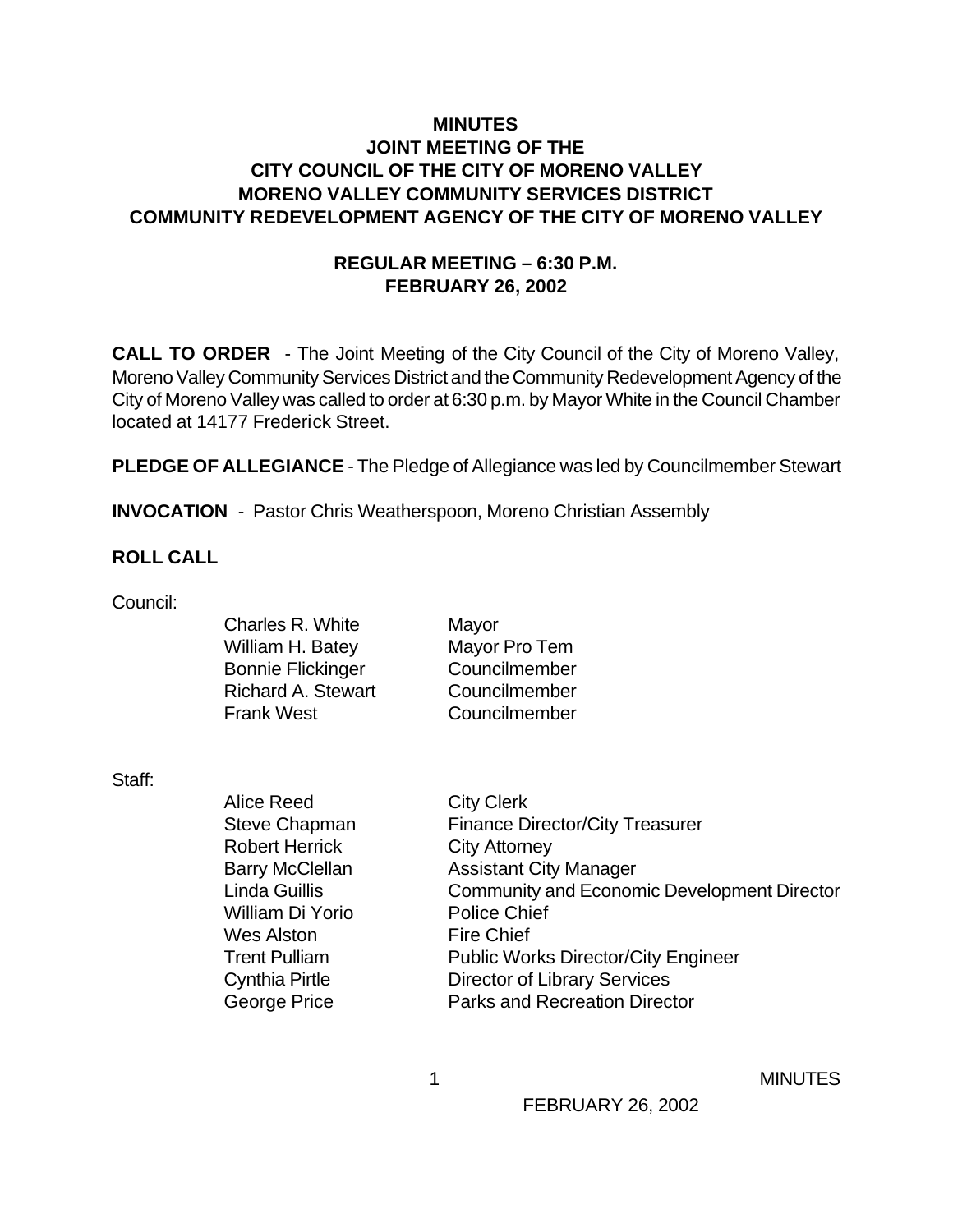## **JOINT CONSENT CALENDARS (SECTIONS A-C) OF THE CITY COUNCIL OF THE CITY OF MORENO VALLEY, MORENO VALLEY COMMUNITY SERVICES DISTRICT, AND COMMUNITY REDEVELOPMENT AGENCY OF THE CITY OF MORENO VALLEY**

Mayor White opened the agenda items for the Consent Calendars for public comments.

Tom Jerele – 24895 Sunnymead Blvd. #133 (Item A5)

1) Unsafe condition in public right-of-way

Councilmember Flickinger made a motion, seconded by Mayor Pro Tem Batey to approve the Consent Calendars in their entireties. Motion carried 5-0. Roll call vote.

## **A. CONSENT CALENDAR** - **CITY COUNCIL**

- A1. ORDINANCES FIRST READING BY TITLE ONLY Waived reading of all Ordinance Introductions and read by title only.
- A2. AGREEMENT FOR PROFESSIONAL CONSULTANT SERVICES TEA 21 AQUEDUCT BIKE TRAIL IMPROVEMENTS - JFK DRIVE TO HEACOCK STREET, GRAHAM STREET TO COTTONWOOD AVENUE AND COTTONWOOD AVENUE TO PAN AM BOULEVARD - PROJECT NO. 02- 46165321 Approved an agreement with Engineering Resources of Southern California,

Inc., 3550 East Florida Avenue, Suite B, Hemet, CA, for professional consultant services; authorized the Mayor to execute said agreement for professional consultant services with Engineering Resources of Southern California, Inc.; and authorized the issuance of a purchase order to Engineering Resources of Southern California, Inc. in the amount of \$165,890, when the agreement has been signed by all parties (Account No. 225.68521).

A3. NOTICE OF COMPLETION AND ACCEPTANCE OF REDLANDS BOULEVARD STORM DRAIN LINE "F" IMPROVEMENTS – PROJECT NO. 97-25898 – FEDERAL AID PROJECT NO. BRKLS-5441(033) Ratified Contract Change Order Nos. 1 and 2, adjusting the bid item quantities and increasing the contract time to 63 working days; accepted the work for the Redlands Boulevard Storm Drain Line "F" Improvements constructed by Bonadiman Mc Cain, Inc., San Bernardino, California, 92412, as complete; directed the City Clerk to record the Notice of Completion within ten (10) days at

2 MINUTES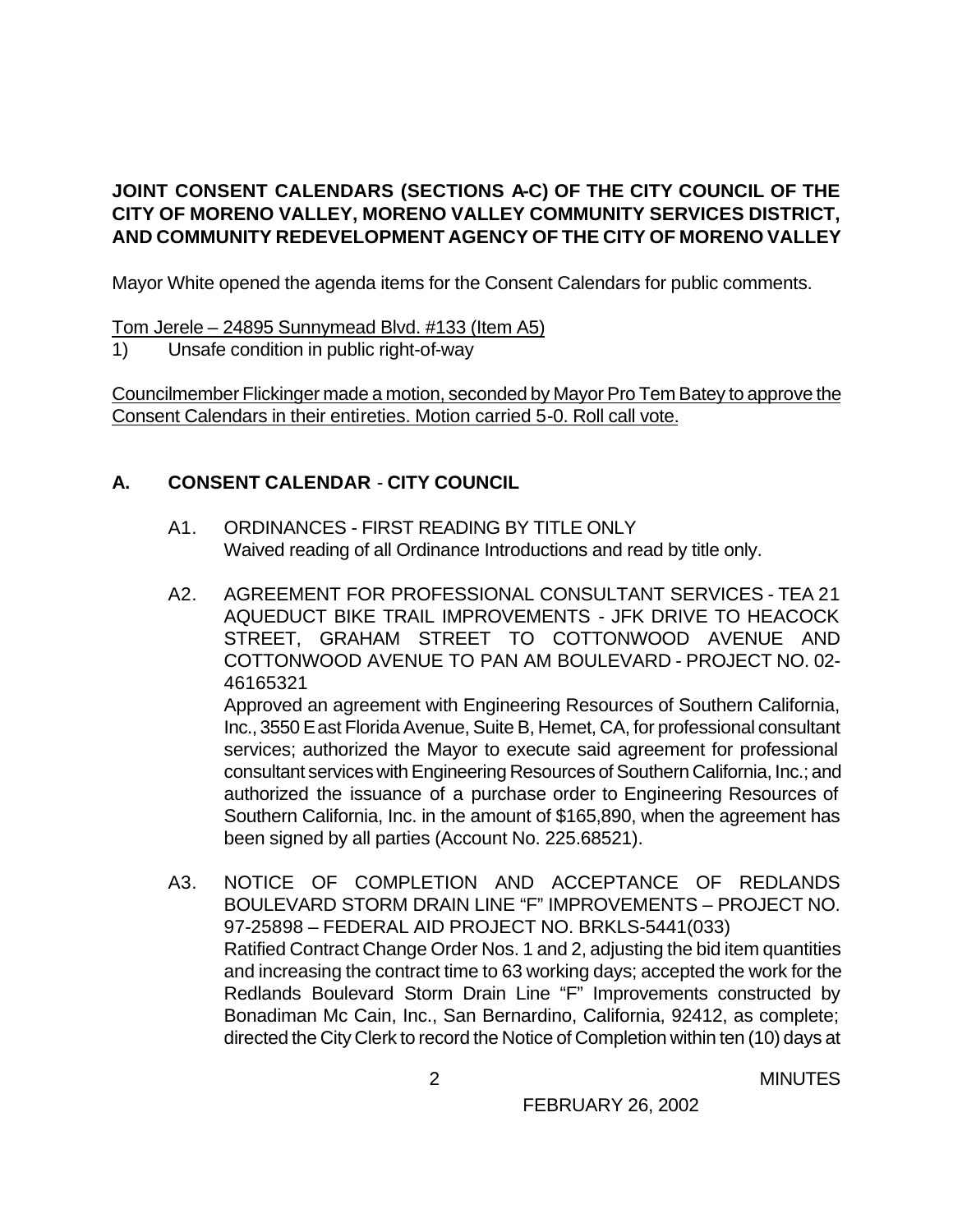the office of the County Recorder of Riverside County, as required by Section 3093 of the California Civil Code; authorized the Director of Finance to release the retention to Bonadiman McCain, Inc. thirty-five (35) calendar days after the date of recordation of the Notice of Completion if no claims are filed against the project; and accepted the improvements into the City Maintained Road System.

- A4. NOTICE OF COMPLETION AND ACCEPTANCE OF WEST END MASTER DRAINAGE PLAN LINE H-H, PHASE II, LATERAL "A" AND THE STREET IMPROVEMENTS FOR BAY AVENUE PROJECT NO. 93-38844(2) Accepted the work for the West End Master Drainage Plan (MDP) Line H-H, Phase II, Lateral "A" and the street improvements for Bay Avenue, between North Grant Street and Elsworth Street, constructed by Nottson Construction, Inc., Sun City, California 92586, as completed; ratified the following Contract Change Orders: Contract Change Order No. 1 reflects revised sewer lateral repairs; Contract Change Order No. 2 reflects utility conflicts and additional miscellaneous street improvements; Contract Change Order No. 3 reflects utility conflicts and unforeseen subgrade conditions; and Contract Change Order No. 4 reflects an adjustment to the final bid item quantities; directed the City Clerk to record the Notice of Completion within ten (10) days, at the office of the County Recorder of Riverside County, as required by Section 3093 of the California Civil Code; authorized the Director of Finance to release the retention to Nottson Construction, Inc., thirty-five (35) calendar days after the date of recordation of the Notice of Completion, if no claims are filed against the project (Account No. 00142.84450).
- A5. PA 99-0033 TEXACO STARMART ACCEPT AGREEMENT AND BONDS FOR TRAFFIC SIGNAL IMPROVEMENTS - NORTH SIDE OF SUNNYMEAD BOULEVARD, WEST OF PERRIS BOULEVARD – DEVELOPER – SHIVALIK, INC., MORENO VALLEY Accepted the bonds and the Agreement for Public Improvements for traffic signal improvements; authorized the Mayor to execute the agreement; and directed the City Clerk to forward the signed agreement to the County Recorder's Office for recordation.
- A6. WARRANT REPORTS JANUARY 31, 2002 Adopted Resolution No. 2002-12, approving the Warrant Reports, including wire transfers, dated January, 2002 in the amount of \$3,405,278.46.

Resolution No. 2002-12

A Resolution of the City Council of the City of Moreno Valley, California, Approving the Warrant Reports Dated January 31, 2002

3 MINUTES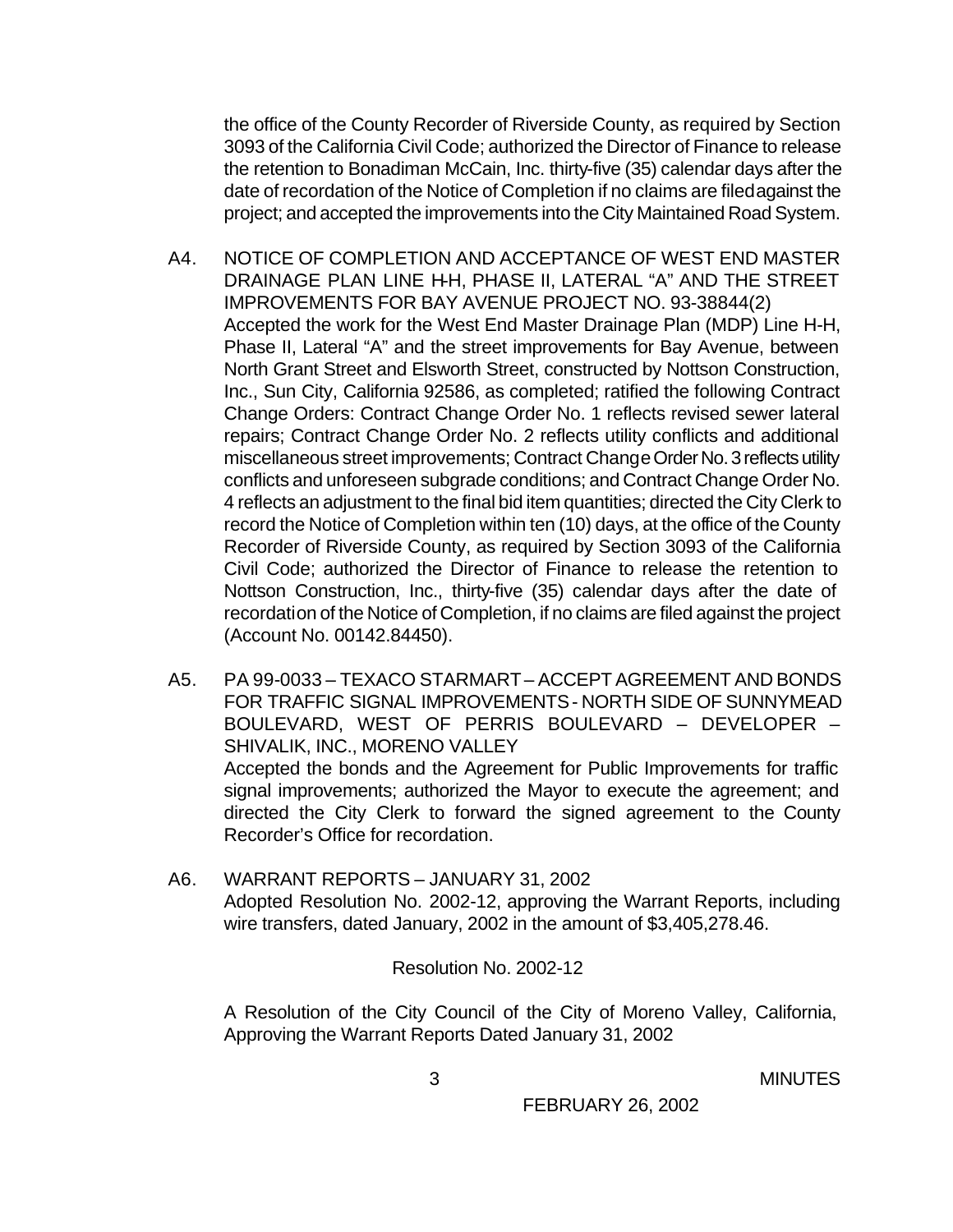- A7. AUTHORIZATION TO CLOSE HEACOCK STREET FROM IRIS AVENUE TO THE SOUTH CITY LIMITS AT OLEANDER AVENUE AND NANDINA AVENUE FROM HEACOCK STREET TO INDIAN STREET FROM FEBRUARY 27, 2002 TO MAY 1, 2002 Authorized the closure of Heacock Street from Iris Avenue to the south city limits at Oleander Avenue and Nandina Avenue from Heacock Street to Indian Street from February 27, 2002 to May 1, 2002.
- A8. AUTHORIZATION TO AWARD THE CONSTRUCTION CONTRACT FOR THE IRIS AVENUE IMPROVEMENTS FROM INDIAN STREET TO PERRIS BOULEVARD - PROJECT NO. 01-12566721 Awarded the construction contract for the Iris Avenue Improvements to R. J. Noble Company, 15505 East Lincoln Avenue, Orange, California 92865, the lowest responsible bidder; authorized the Mayor to execute a contract agreement with R. J. Noble Company; and authorized the issuance of a Purchase Order to R. J. Noble Company in the amount of \$634,657.87 (the amount of bid plus 10% contingency) when both parties have signed the contract (Account Nos. 125.66721, 125.68020, and 225.68521).
- A9. MINUTES REGULAR MEETING OF FEBRUARY 12, 2002 Approved as submitted.

## **B. CONSENT CALENDAR** - **COMMUNITY SERVICES DISTRICT**

- B1. ORDINANCES FIRST READING BY TITLE ONLY Waived reading of all Ordinance Introductions and read by title only.
- B2. MINUTES REGULAR MEETING OF FEBRUARY 12, 2002 Approved as submitted.

#### **C. CONSENT CALENDAR** - **COMMUNITY REDEVELOPMENT AGENCY**

- C1. ORDINANCES FIRST READING BY TITLE ONLY Waived reading of all Ordinance Introductions and read by title only.
- C2. MINUTES REGULAR MEETING OF FEBRUARY 12, 2002 Approved as submitted.

4 MINUTES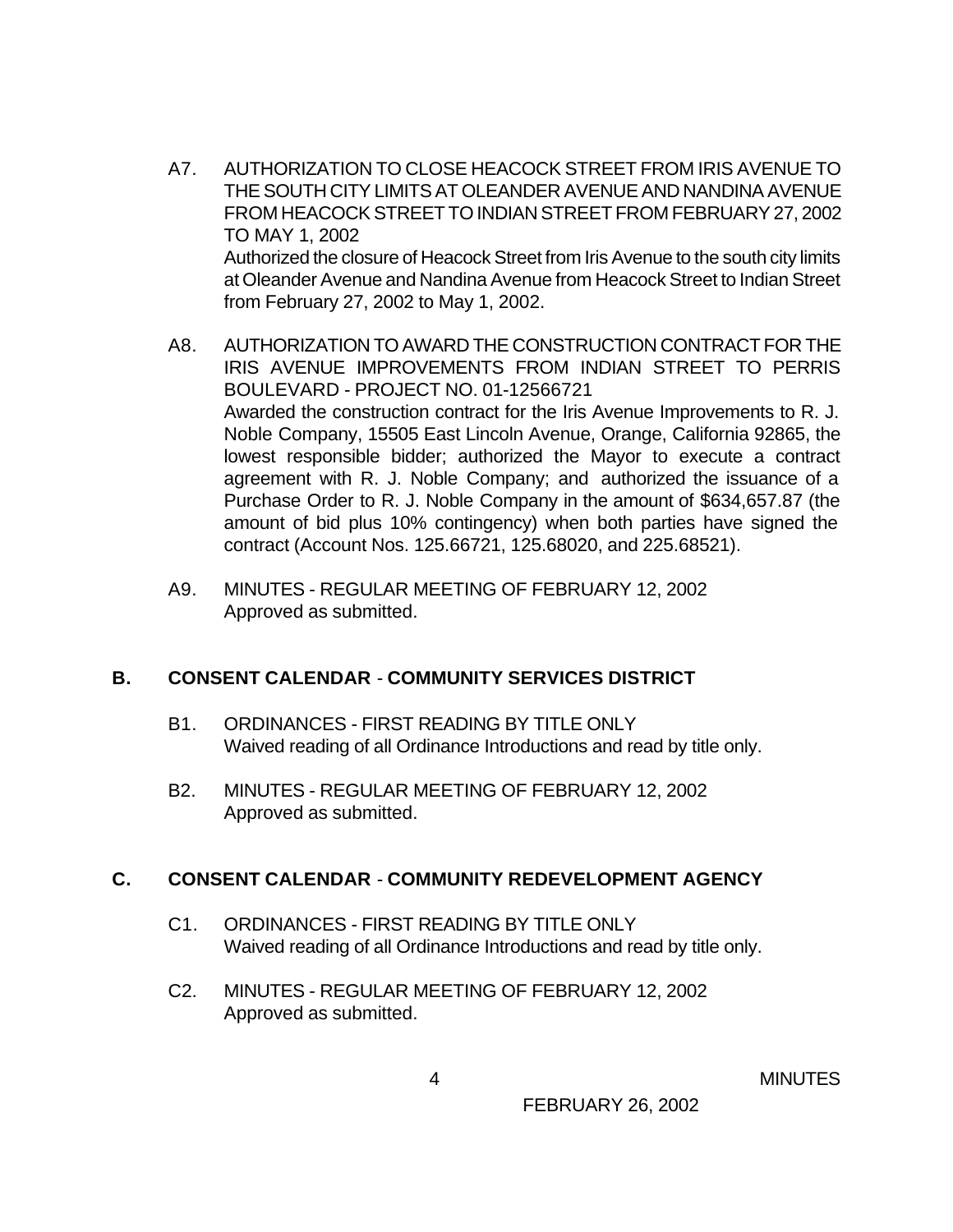#### **D. PUBLIC HEARINGS**

D1. A PUBLIC HEARING REGARDING THE DEVELOPMENT OF AN INDUSTRIAL WAREHOUSE DISTRIBUTION FACILITY UNDER PA01-0053 (PLOT PLAN), PA01-0054 (GENERAL PLAN AMENDMENT), P01-049 (SPECIFIC PLAN AMENDMENT) AND PA01-0080 (TENTATIVE TRACT MAP) LOCATED ON THE EAST SIDE OF PERRIS BOULEVARD AT NANDINA AVENUE, SUBMITTED BY PEPPER CONSTRUCTION AND CARTER AND BURGESS (REPRESENTING WALGREEN'S)

Mayor White opened the public testimony portion of the public hearing; there being none, public testimony was closed.

Councilmember Flickinger made a motion, seconded by Mayor Pro Tem Batey to adopt a Negative Declaration for PA01-0053 (Plot Plan), P01-0054 (General Plan Amendment), P01-049 (Specific Plan Amendment) and PA01-0080 (Tentative Parcel Map) pursuant to Section 15168(c)(2) of the California Environmental Quality Act (CEQA) Guidelines. Motion carried 5-0. Roll call vote.

Councilmember Flickinger made a motion, seconded by Mayor Pro Tem Batey to approve Resolution No. 2002-13, as amended, thereby approving PA01- 0053 (Plot Plan), based on the findings in the City Council Resolution and the conditions of approval attached as Exhibit A to the resolution. Motion carried 5- 0. Roll call vote.

Resolution No. 2002-13

A Resolution of the City Council of the City of Moreno Valley, California, Approving PA01-0053 (Plot Plan), for a 693,660 Square Foot Industrial Warehouse Distribution Center with Ancillary Uses

Councilmember Flickinger made a motion, seconded by Mayor Pro Tem Batey to approve Resolution No. 2002-14, thereby approving PA01-0054 (General Plan Amendment) based on the findings in City Council Resolution and the conditions of approval attached as Exhibit A to the resolution. Motion carried 5- 0. Roll call vote.

Resolution No. 2002-14

5 MINUTES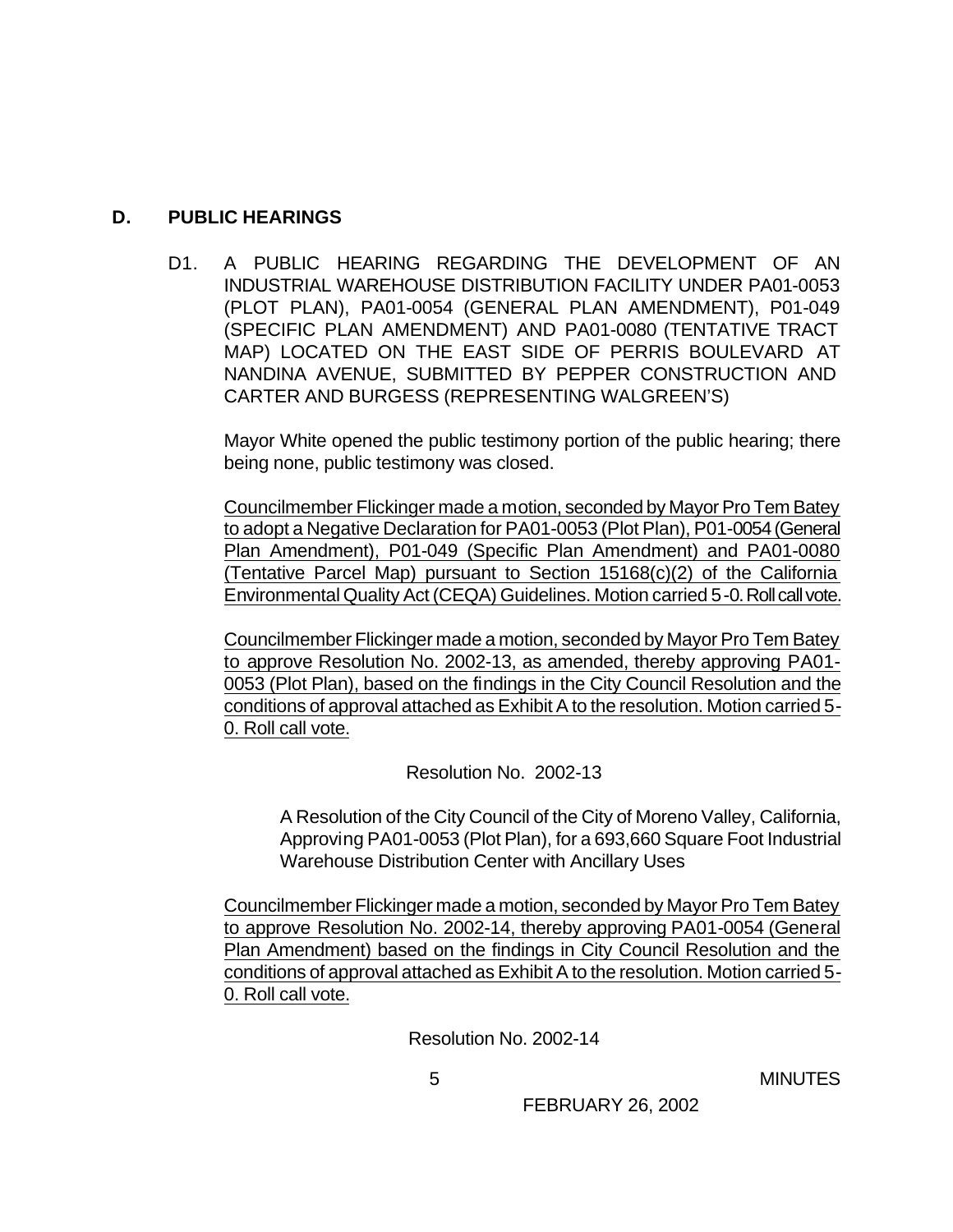A Resolution of the City Council of the City of Moreno Valley, California, Approving a General Plan Amendment (PA01-0054) for the Moreno Valley Industrial Area Plan (SP No. 208), Allowing for the Vacation of Nandina Avenue between Perris Boulevard and Kitching Street Councilmember Flickinger made a motion, seconded by Mayor Pro Tem Batey to approve Resolution No. 2002-15, thereby approving PA01-0080 (Tentative Tract Map), based on the findings in City Council Resolution and the conditions of approval attached as Exhibit A to the resolution. Motion carried 5-0. Roll call vote.

Resolution No. 2002-15

A Resolution of the City Council of the City of Moreno Valley, California, Approving PA01-0080 (Tentative Parcel Map No. 30472) to Merge Six Separate Parcels into One Parcel, and for Financing Purposes, on an Approximate 95 Acre Portion of Land within the Moreno Valley Industrial Area Plan (SP No. 208)

Councilmember Flickinger made a motion, seconded by Mayor Pro Tem Batey to introduce Ordinance No. 598, thereby approving the Specific Plan Amendment No. 2 (P01-049), to the Moreno Valley Industrial Area Plan, based on the Findings contained in the Ordinance. Motion carried 5-0. Roll call vote.

Ordinance No. 598

An Ordinance of the City Council of the City of Moreno Valley, California, Approving a Specific Plan Amendment (P01-049) to the Moreno Valley Industrial Area Plan (SP No. 208), Allowing for the Vacation of Nandina Avenue between Perris Boulevard and Kitching Street

## **RECESS; RECONVENE**

## **E. ITEMS REMOVED FROM CONSENT CALENDARS FOR DISCUSSION OR SEPARATE ACTION - NONE**

## **F. REPORTS**

F1. ECONOMIC DEVELOPMENT ANNUAL REPORT FOR 2001

Mayor White opened the agenda item for public comments; which were received from Tom Jerele.

**6** MINUTES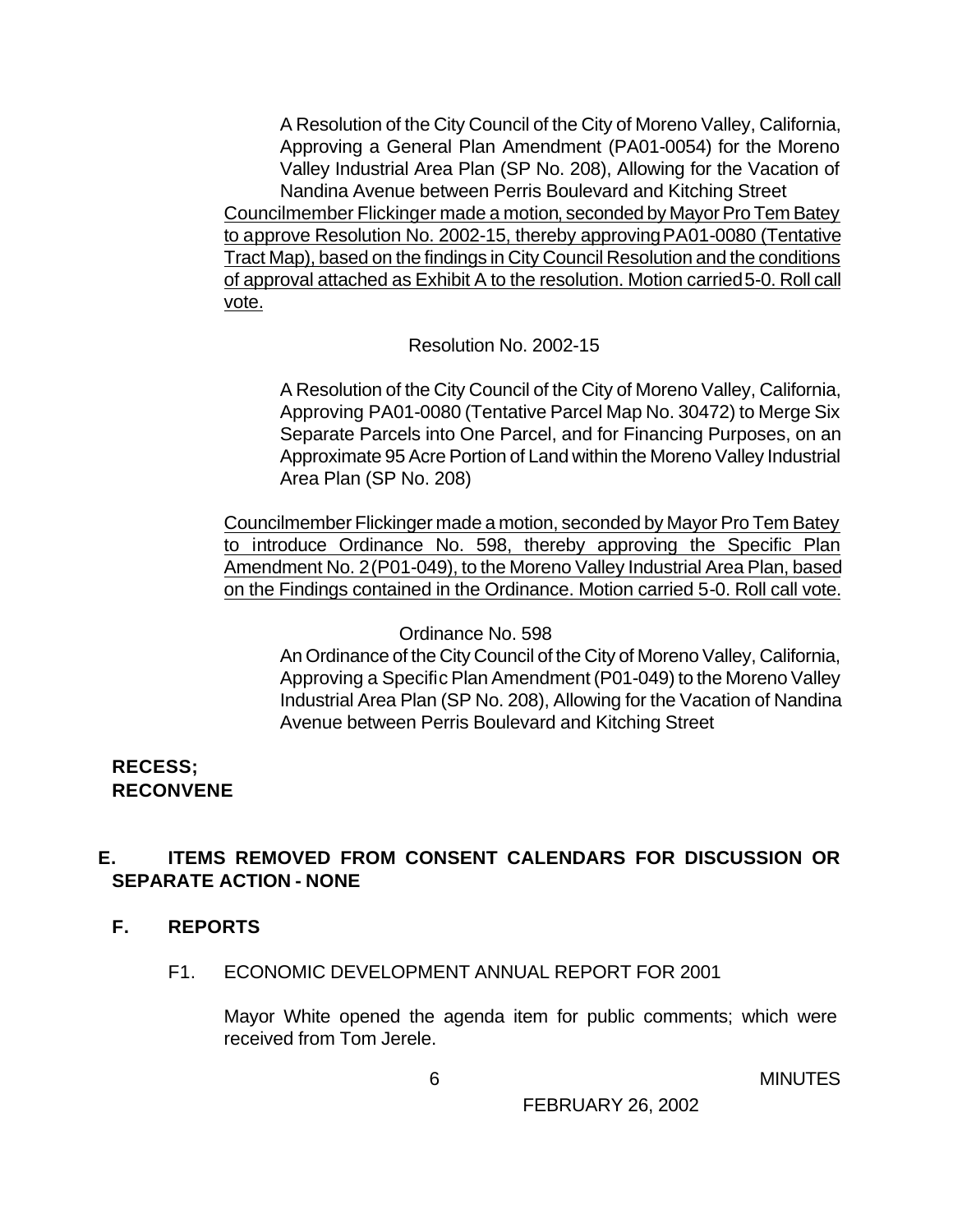Mayor Pro Tem Batey made a motion, seconded by Councilmember Stewart to receive and file the Economic Development Annual Report for 2001. Motion carried unanimously.

F2. UTILITY USER'S TAX STATUS REPORT

Mayor White opened the agenda item for public comments; which were received from Ray Hosman and Pete Bleckert.

Councilmember Stewart made a motion, seconded by Mayor Pro Tem Batey to receive and file this report, which provides the mid-year status of the Utility User's Tax revenue. Motion carried unanimously.

F3. UPDATE ON CITY PER CAPITA COMPARISONS (ADDENDUM TO JANUARY 8, 2002 STAFF REPORT ON IMPACT OF UTILITY USER'S TAX REPEAL INITIATIVE)

Mayor White opened the agenda item for public comments; which were received from Ray Hosman and Pete Bleckert.

Mayor Pro Tem Batey made a motion, seconded by Councilmember Stewart to receive and file this report. Motion carried unanimously.

F4. PROPOSED 5 YEAR PLAN FOR ENHANCED POLICE SERVICES – POWERPOINT PRESENTATION (Informational Oral Presentation by the Chief of Police)

#### **City Manager Rogers arrived at 8:00 P.M.**

F5. APPROVAL OF THE DESIGN FOR THE ROLLER HOCKEY/SKATEBOARD PARK

President White opened the agenda item for public comments; there being none, public comments were closed.

Vice-President Batey made a motion, seconded by Boardmember West to review and approve the final design of the roller hockey/skateboard facility at March Field Park. Motion carried 5-0. Roll call vote.

F6. RECRUITMENT CAMPAIGN FOR ADVISORY COMMITTEES (CONTINUED FROM DECEMBER 11, 2001)

 7 MINUTES Mayor White opened the agenda item for public comments; which were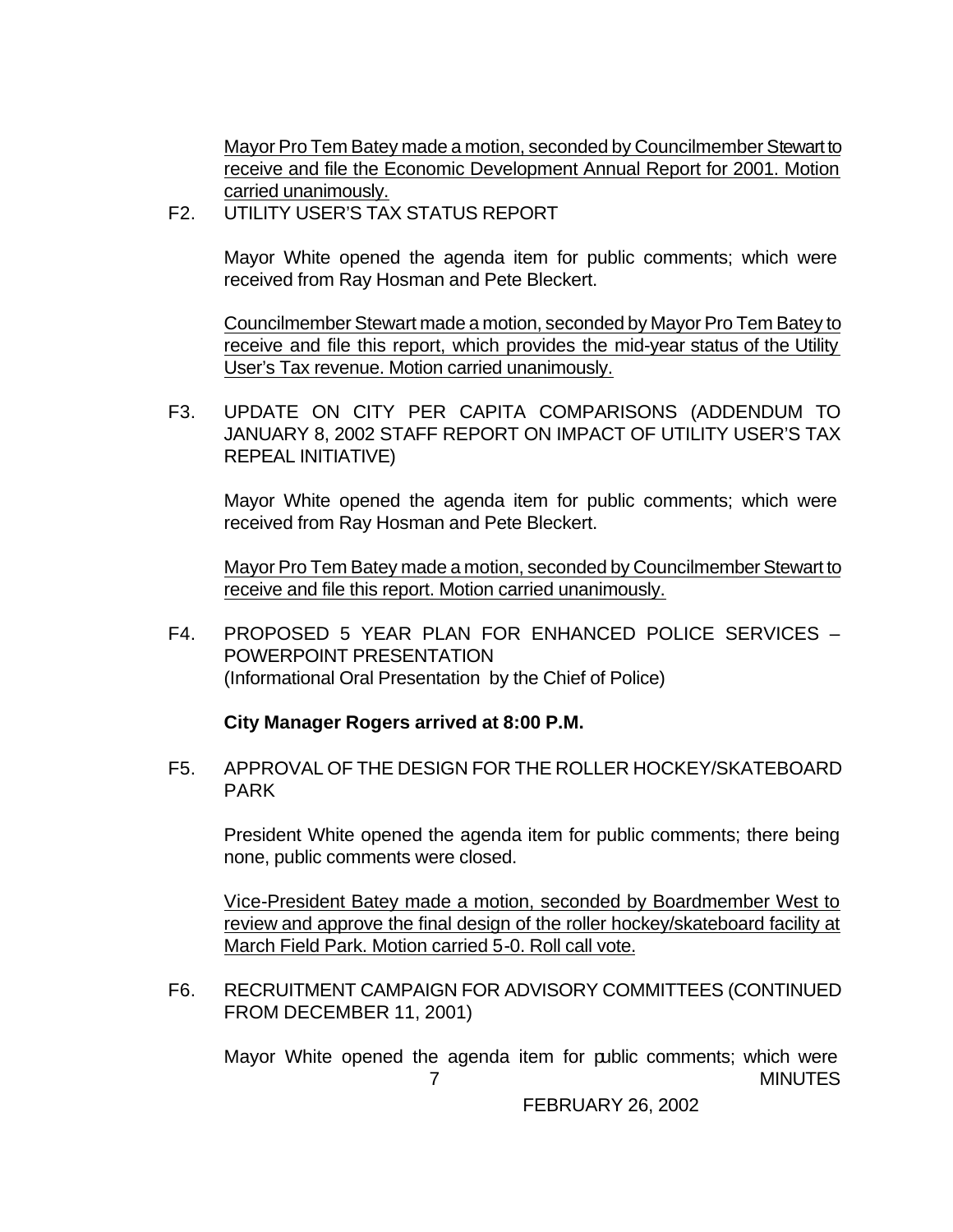received from Tom Jerele.

Mayor White made a motion, seconded by Councilmember Stewart to approve the following recommendations to improve the recruitment process for advisory committees: 1) Accept year-round applications, which would be retained for one year after submittal; 2) Reduce to seven (by attrition, if necessary), the number of public voting members in those committees currently composed of nine members, with the exception of those committees who wish to retain the current membership levels. The number of nonvoting auxiliary members on any committees would not be reduced;

3) Allow committees to vote to meet quarterly or bi-monthly rather than monthly (some committees may choose to continue meeting monthly);

4) Hold an annual orientation program for prospective committee members; 5) Require that prospective applicants attend at least one meeting of their desired committee(s) prior to appointment; 6) Eliminate the current practice of preparing a staff report to request that Council declare a vacancy by formally delegating that responsibility to the City Clerk, thus expediting the recruiting process; 7) Announce future openings or vacancies during City Council meetings, upon notification of such openings or vacancies by the City Clerk; 8) Meet annually with committee chairpersons to receive reports from all committees; 9) Meet at least bi-annually with each committee to review their work programs and discuss policy issues; 10) Allow and encourage committees to initiate and agendize their own projects within their jurisdiction; 11) Direct committee members to set goals at the first quarterly meeting of year, with results (work program) presented to the City Council; 12) Utilize Moreno Valley Live to allow committee chairpersons or other members to publicize the purposes and assignments of their respective committees; 13) Direct staff to amend the Municipal Code and Administrative Policy to clarify the inconsistency regarding attendance; 14) Direct staff to agendize a discussion on the possible reduction of members of the Project Area Committee; 15) Direct staff to draft ordinance eliminating the Airport Commission. Motion carried 5-0. Roll call vote.

F7. LEGISLATIVE UPDATE

Mayor White opened the agenda item for public comments; there being none, public comments were closed.

Mayor Pro Tem Batey made a motion, seconded by Councilmember Stewart to receive and file the Legislative Status Report. Motion carried 5-0. Roll call vote.

F8. RIVERSIDE COUNTY INTEGRATED PROJECT (RCIP), MEASURE A RENEWAL, RIVERSIDE COUNTY MULTI-SPECIES HABITAT CONSERVATION PLAN (RCMSHCP), TRANSPORTATION MITIGATION FEE

8 MINUTES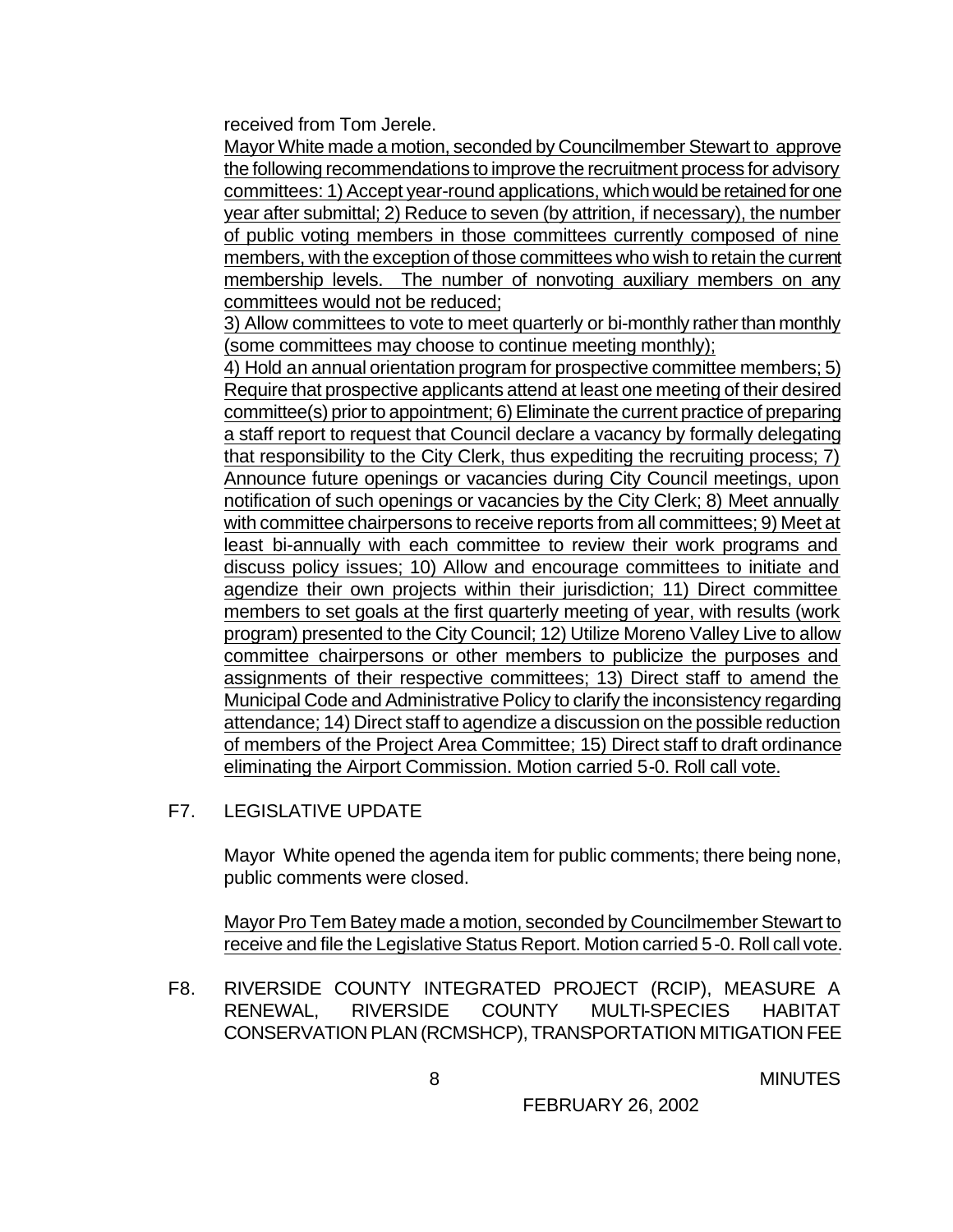(TUMF), AND RELATED ISSUES (Informational Oral Presentation only by the City Manager – not for Council action)

F9. CITY MANAGER'S REPORT (Informational Oral Presentation only – not for Council action)

## **G. LEGISLATIVE ACTIONS**

ORDINANCES - 1ST READING AND INTRODUCTION - NONE

ORDINANCES - 2ND READING AND ADOPTION - NONE

ORDINANCES - URGENCY ORDINANCES – NONE

RESOLUTIONS – NONE

PUBLIC COMMENTS **ON ANY SUBJECT NOT ON THE AGENDA** UNDER THE JURISDICTION OF THE CITY COUNCIL ARE AS FOLLOWS:

Ray Hosman – Address matter of record

- 1) Meeting regarding road repair
- 2) Three-minute speaker time limit

Pete Bleckert – Address matter of record

- 1) Death of Jess Baniff
- 2) \$4,000,000 funding for new library
- 3) Funding for new Fire Station

Robert Anderson – 12188 Marigold

- 1) New coordinator at Senior Center
- 2) Bingo fees at Senior Center
- 3) Mayor White's campaign signs

Alan Camou – 25609 El Greco Dr.

1) PEG (Public, Educational and Government) funding for cable television

Tom Jerele – 24895 Sunnymead Blvd. #133 (Item A5)

- 1) City Motto
- 2) Vision of City

9 MINUTES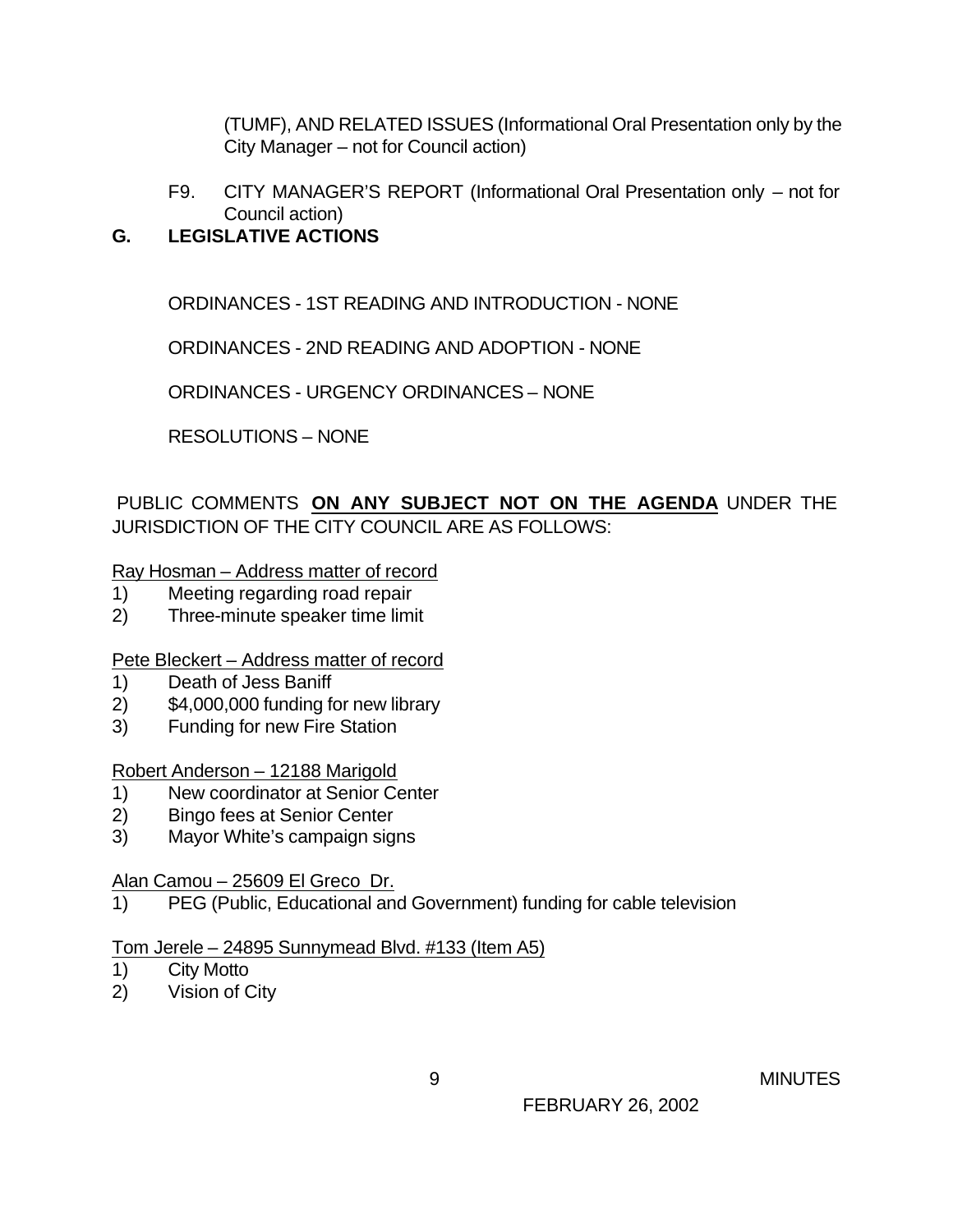# **CLOSING COMMENTS AND/OR REPORTS OF THE CITY COUNCIL, COMMUNITY SERVICES DISTRICT, OR COMMUNITY REDEVELOPMENT AGENCY**

Councilmember Flickinger

- 1) City Motto is "People, Pride and Progress"
- 2) MOU to require County to provide parks by developers
- $3)$  Reminded voters of the March  $5<sup>th</sup>$  primary election
- 4) Questioned status of Illegal Dumping Ordinance

Councilmember Stewart

- 1) Asked Public Works Director to make announcement regarding road construction at Brabham and Frederick – make sure there is proper signage
- 2) Agendize road humps issue for future meeting
- 3) Announced he has taken jurisdiction of Chevron issue would like to have it on a light agenda
- 4) Stated the resident who had his water turned off by EMWD had failed to pay bill for 4 months – thanked Dick Heil of EMWD for his information
- 5) Meeting held to proceed with golf course project

Councilmember West

- 1) Litter on Ironwood is getting really bad
- 2) Off-road motorcycles in East end becoming a major problem PD to provide enforcement
- 3) Announced he met with the City Manager and Public Works regarding the private road situation – vote for Proposition 42, which will help with this problem

Mayor Pro Tem Batey - no comments

## Mayor White

1) Questioned the status of the possibility of Boy Scouts volunteering to pick up trash in the City

# **CLOSED SESSION**

# **REPORT OF ACTION FROM CLOSED SESSION BY CITY ATTORNEY, IF ANY - NONE**

10 MINUTES